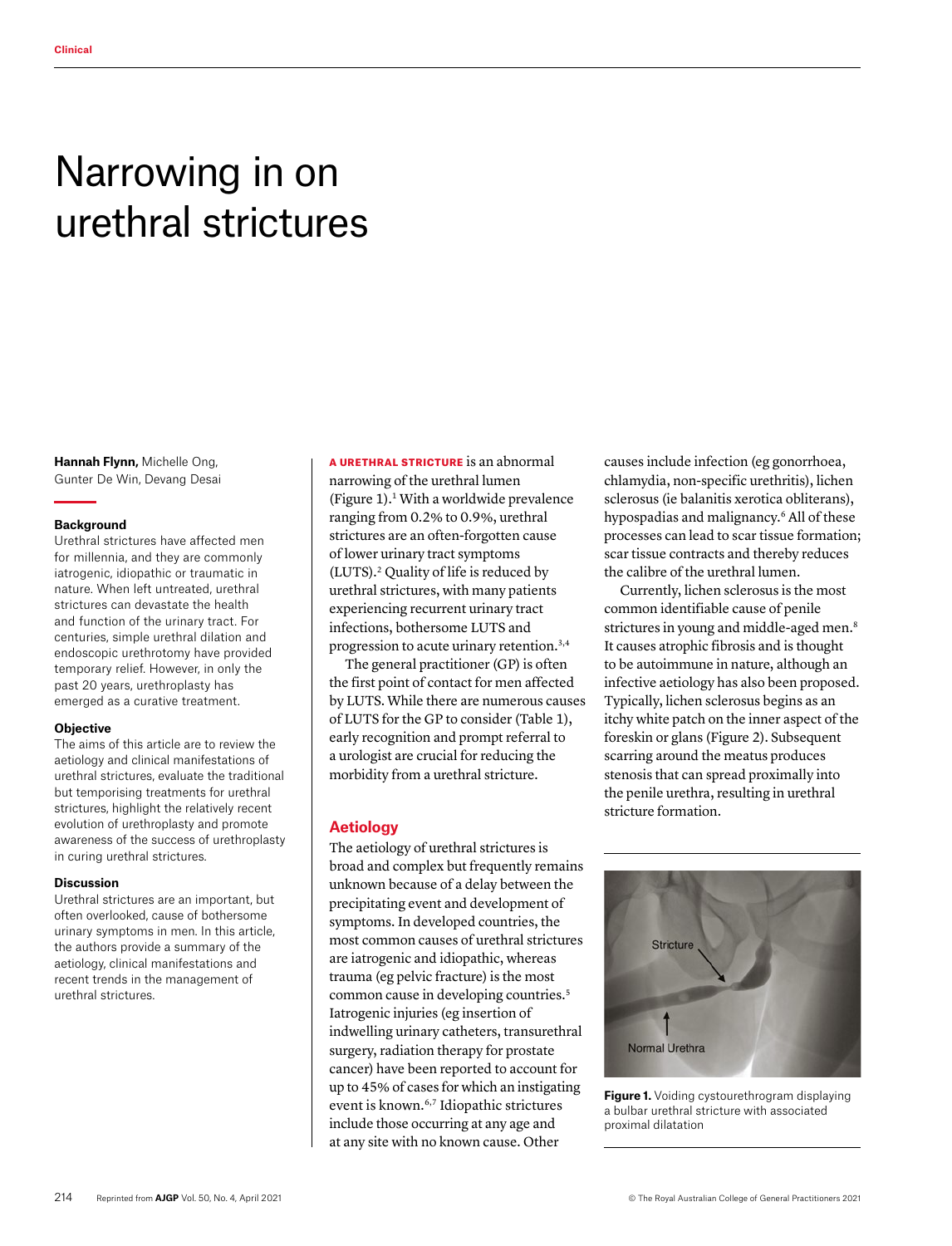Stricture aetiology is closely linked with its location within the male urethra.9 For example, traumatic strictures tend to be located in bulbar and posterior urethral segments. Alternatively, strictures secondary to hypospadias and lichen sclerosus typically arise in the penile urethra. A summary of the different anatomical locations of

urethral strictures with their corresponding aetiologies and urethroplasty techniques is provided in Table 2.

#### **Clinical manifestations**

Typically, LUTS such as hesitancy, weak urinary stream, straining and incomplete



**Figure 2.** Images of lichen sclerosus **a.** Penile skin; **b.** Glans penis

|  | Table 1. Causes of male lower urinary tract symptoms |  |  |  |  |
|--|------------------------------------------------------|--|--|--|--|
|--|------------------------------------------------------|--|--|--|--|

| Obstruction                       | Benign prostatic hyperplasia<br>$\bullet$<br>• Tumour (eg bladder, prostate)<br>Urethral stricture<br>• Foreign body |
|-----------------------------------|----------------------------------------------------------------------------------------------------------------------|
| Non-neurogenic overactive bladder | • Post-operative pelvic surgery<br>Bladder calculi                                                                   |
| Infection                         | • Urinary tract infection<br>Urethritis<br>Prostatitis                                                               |
| Diuretic                          | Diabetes<br>• Nocturnal polyuria<br>Medications                                                                      |
| Neurogenic overactive bladder     | • Cerebrovascular accident<br>Parkinson's disease<br>• Multiple sclerosis<br>• Spinal cord injury                    |
| Other                             | Distal ureteric calculi<br>Obstructive sleep apnoea                                                                  |

bladder emptying are the initial clinical features of a urethral stricture.10 However, acute urinary obstruction necessitating urgent transurethral or suprapubic catheter placement is another common presentation.10 Less frequently encountered manifestations include urinary tract infections, macrohaematuria, pain, difficult catheterisation and ejaculatory dysfunction.

It can be challenging to differentiate between benign prostatic hyperplasia (BPH), a common cause of LUTS, and urethral strictures because they share many clinical features (Table 3). However, BPH tends to affect older men (ie typically >50 years of age). In contrast, a younger man (ie <40 years of age) presenting with poor urinary flow is more likely to have a urethral stricture. Also, men with BPH will report an improvement in urinary flow with straining. Conversely, men with a urethral stricture do not get an improvement in urinary flow by straining.

Physical examination provides clues about the aetiology of urethral stricture disease. The patient must be adequately exposed to facilitate meticulous inspection of external genitalia. Any stigmata of lichen sclerosus or scars from previous surgeries should be carefully noted. Patients should also be examined for superficial infections, abscesses and epididymo-orchitis secondary to a urinary tract infection.

The American Urological Association (AUA) advises that clinicians use a combination of urinalysis, uroflowmetry and ultrasonography assessment of post-void residual bladder volume in the initial work-up of a suspected urethral stricture.<sup>11</sup> If the GP suspects a urethral stricture is present, they can acquire these preliminary investigations while simultaneously referring onto a urology service. The urologist may subsequently arrange for a flexible cystoscopy and/or urethrography to establish the diagnosis (Figure 3).

If untreated, urethral strictures can lead to significant complications including elevated post-void residual bladder volumes, a thick-walled trabeculated bladder, acute urinary retention, hydronephrosis, calculi formation, renal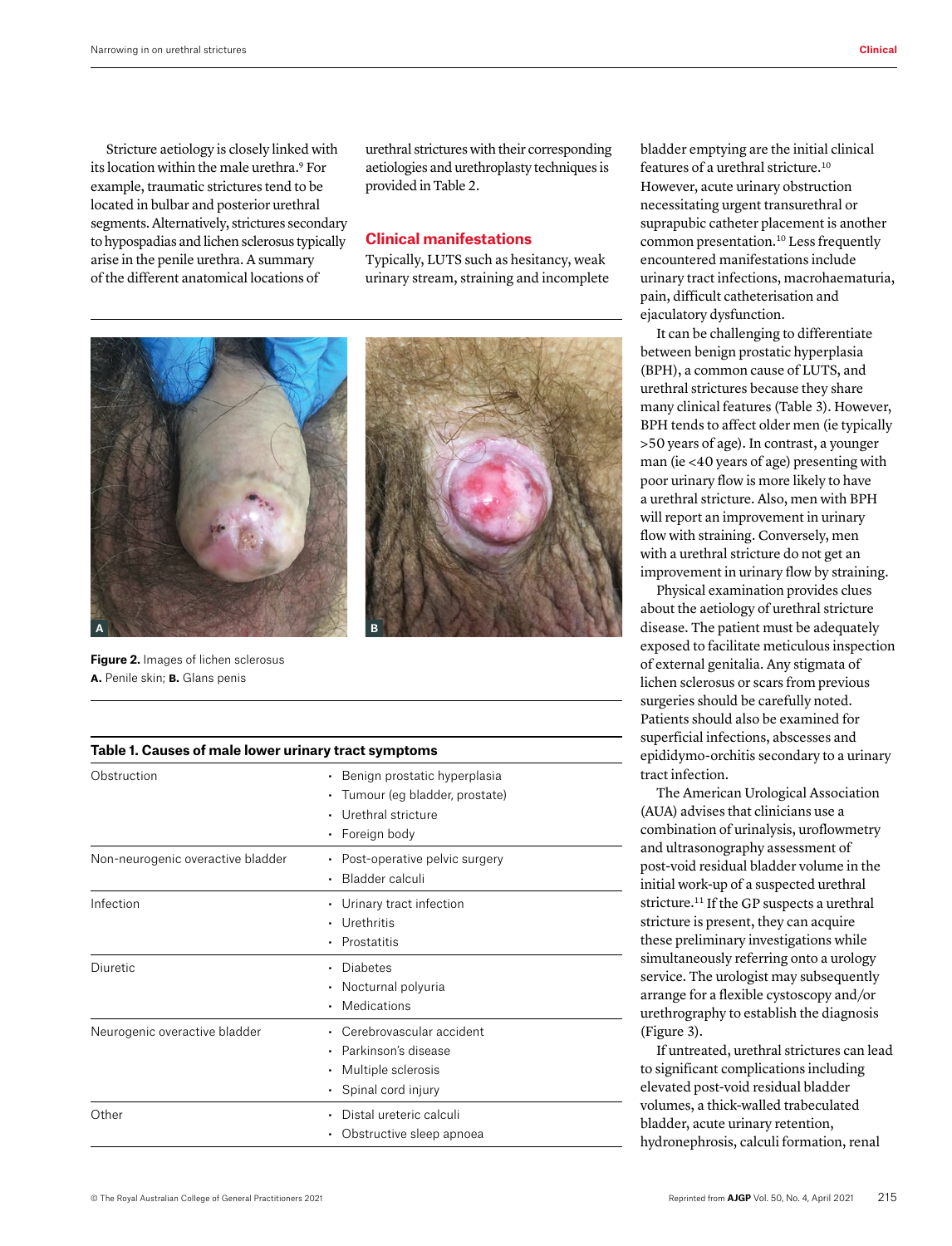failure, urethral fistula and periurethral abscess.5,10 Indeed, Hoy et al reported that up to 16% of men with symptomatic urethral strictures develop complications while waiting for surgical intervention.<sup>12</sup> Therefore, early detection and prompt referral to a urologist is essential for reducing morbidity and mortality from urethral strictures.

## **Management**

The earliest recorded treatment of urethral strictures originates from Sushruta, the founder of Ayurveda medicine



**Figure 3.** A retrograde urethrogram demonstrating a mid-distal bulbar stricture

in India in the sixth century BC.13,14 Sushruta described how dilation could be achieved by passing a reed catheter into the urethra.13,14 In the nineteenth century, urethral dilation was refined by the development of bougies and balloon dilators.14 Today, urethral dilation is performed with filiforms and followers, balloons or coaxial dilators inserted over a guidewire.15 However, as recognised by Paget nearly two centuries ago,<sup>14</sup> urethral dilation remains both tedious and non-curative. Following successful dilation, the patient must be compliant with intermittent self-dilation to maintain urethral patency. Understandably, self-dilation reduces the patient's quality of life, thereby reducing their compliance and predisposing them to stricture recurrence.16

Today, treatment for urethral stricture disease is broadly divided into three classes: 1) minimally invasive endoscopic procedures, 2) surgical reconstruction of the urethra and 3) urinary diversion.

## **Minimally invasive endoscopic procedures**

In an effort to find a cure for urethral strictures, physicians began developing internal and external urethrotomy techniques in the nineteenth century.14 Invention of the urethrotome produced optical urethrotomy, wherein a

longitudinal cut is made in the stricture under direct vision, thereby widening the lumen. Optical urethrotomy is widely practised, but its long-term success is disputable. While Mundy et al reported that 50% of isolated short bulbar strictures were curable by optical urethrotomy,<sup>17</sup> Santucci et al concluded the cure rate from optical urethrotomy was actually as low as 8%.18 Furthermore, 30–80% of men who have a urethrotomy will go on to develop a recurrent stricture.<sup>19,20</sup> Such recurrences can lead to a chronic stricture state requiring repeated urethrotomies, which makes subsequent urethroplasty more difficult.4,21

Many urologists still offer urethrotomy as a first-line treatment; however, its success depends on stricture location, stricture length, number of strictures, amount of surrounding spongiofibrosis and number of previous urethrotomies.<sup>20,21</sup> This is reflected in the current urethral stricture guideline published by the AUA, which states that surgeons may offer urethral dilation or endoscopic urethrotomy for the initial treatment of a short (<2 cm) bulbar urethral stricture. $11$ 

## **Surgical reconstruction**

Urethroplasty is the open surgical reconstruction or replacement of a urethra that has been narrowed by scar tissue. Urethroplasty techniques include:

#### **Table 2. Urethral stricture locations with corresponding aetiologies and urethroplasty techniques**

| <b>Urethra location</b> | <b>Stricture aetiology</b>        | Urethroplasty technique                                                                                                 |  |
|-------------------------|-----------------------------------|-------------------------------------------------------------------------------------------------------------------------|--|
| Fossa navicularis       | Lichen sclerosus or non-traumatic | Single-stage repair using oral mucosa graft (OMG)                                                                       |  |
| Penile urethra          | Lichen sclerosus or non-traumatic | Single-stage repair using OMG                                                                                           |  |
|                         | Hypospadias                       | Single- or two-stage repair using prepucial skin, OMG and/or local tissue flap                                          |  |
|                         | Traumatic                         | Single- or two-stage repair using prepucial skin, OMG and/or local tissue flap                                          |  |
| Bulbar urethra          | Lichen sclerosus                  | Single-stage repair using OMG via a dorsal, ventral or double face approach                                             |  |
|                         | Traumatic                         | Anastomotic urethroplasty                                                                                               |  |
|                         | Non-traumatic                     | Non-transecting anastomotic urethroplasty OR single-stage repair using OMG -<br>dorsal, ventral or double-face approach |  |
|                         | Devastated urethra or necrosis    | Replacement with pedicled preputial tube or bowel segment                                                               |  |
| Posterior urethra       | Traumatic                         | Stepwise anastomotic urethroplasty                                                                                      |  |
|                         | Radiation related                 | Single-stage repair using OMG and/or local tissue flap                                                                  |  |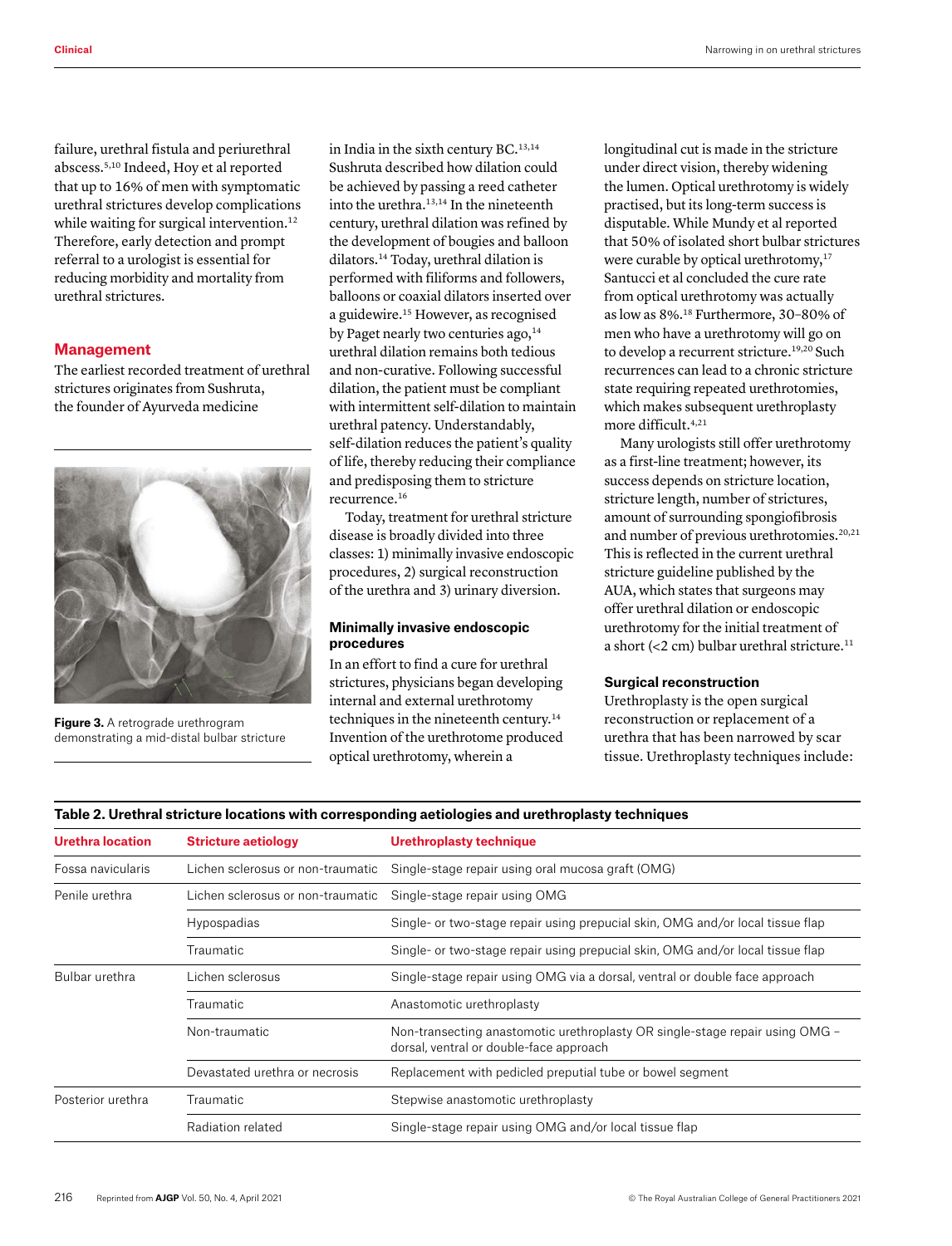1) excision with primary anastomosis, 2) incision with onlay graft or flap repair and 3) stricture excision with an anastomosis that is augmented with a graft. Depending on the complexity of urethral stricture disease, reconstruction can be performed via a single- or multiple-stage approach. Ultimately, the chosen technique depends on stricture location and length as well as expertise of the urologist.

While urethroplasty is a challenging operation that requires reconstructive expertise, it is generally well tolerated with a high rate of success.<sup>22</sup> Almost 11 years ago, Meeks et al reported that stricture recurrence rates post urethroplasty ranged from 8.3% to  $18.7\%$ .<sup>23</sup> More recently, Robine et al performed a systematic review of MEDLINE literature from 2004 to 2015 wherein they found the success rate of anastomotic urethroplasty was 68.7–98.8% for strictures 1.0–3.5 cm and 60–96.9% for augmented urethroplasty performed for strictures 4.2-4.7 cm.<sup>24</sup>

Unsurprisingly, complications of urethroplasty are related to the location of stricture, length of stricture, surgical technique, type of substitution tissue, surgeon's ability and patient selection.<sup>25</sup> Commonly encountered problems include urine leak, urinary tract infections and wound complications.25 There is also potential for troublesome sexual side effects secondary to anastomotic ischaemia, stricture recurrence, erectile dysfunction and penile shortening.<sup>26</sup> However, multiple studies evaluating patient-reported urethroplasty outcomes have concluded that most patients obtain a significant improvement in urinary symptoms and quality of life while maintaining erectile function.27–29

Despite the high success rates of urethroplasty, repetitive endoscopic procedures remain the most common treatment for urethral strictures in Australia. Nonetheless, over the past two decades, there has been a sizable reduction in endoscopic procedures and corresponding increase in urethroplasty in Australia.<sup>4</sup> Specifically, from 1994 to 2016, the number of urethral dilation procedures performed across Australia decreased by 75%, and the number of urethrotomy or urethrostomy procedures decreased by 84%.4 During this period, the number of single-stage urethroplasty procedures increased by 144%.<sup>4</sup>

## **Urinary diversion**

Urinary diversion is typically reserved for patients who have failed urethral reconstruction, declined urethral surgery or are unfit for surgery. Options for urinary diversion include suprapubic catheter placement, perineal urethrostomy and supravesical urinary diversion. Insertion of a suprapubic catheter is suitable for patients who are unfit or who wish to avoid surgery. If surgery is feasible, then perineal urethrostomy enables urination by diverting the distal bulbar urethra into the perineum. Alternatively, supra-vesical urinary diversion (eg ileal loop urinary

| <b>Characteristic</b> | Benign prostatic hyperplasia                                                                                                                                                                                                                                                                                                                                                                                                                                                                  | <b>Urethral stricture</b>                                                                                                                                                                                                                                                                        |
|-----------------------|-----------------------------------------------------------------------------------------------------------------------------------------------------------------------------------------------------------------------------------------------------------------------------------------------------------------------------------------------------------------------------------------------------------------------------------------------------------------------------------------------|--------------------------------------------------------------------------------------------------------------------------------------------------------------------------------------------------------------------------------------------------------------------------------------------------|
| History               | • Tend to be older men (ie > 50 years of age)<br>• Urinary flow improves with straining                                                                                                                                                                                                                                                                                                                                                                                                       | • Tend to be younger men (ie <40 years of age)<br>• Urinary flow does not improve with straining                                                                                                                                                                                                 |
| Symptoms              | • Progressive symptoms of lower urinary tract<br>obstruction<br>- Storage urinary symptoms - frequency,<br>urgency, nocturia, incontinence<br>- Voiding urinary symptoms - slow stream,<br>straining to void, intermittency during<br>urination, hesitancy, terminal dribbling<br>• Storage urinary symptoms are often more<br>bothersome than voiding symptoms<br>Moderate-to-severe benign prostatic<br>hyperplasia is associated with an increased<br>incidence of acute urinary retention | • Progressive symptoms of lower urinary tract obstruction -<br>especially hesitancy, a poor stream, terminal dribbling,<br>a feeling of incomplete emptying<br>Acute urinary retention is another common presentation                                                                            |
| Physical examination  | • Non-tender, enlarged prostate on digital<br>rectal examination                                                                                                                                                                                                                                                                                                                                                                                                                              | • Small, non-enlarged prostate on digital rectal examination<br>• Stigmata of lichen sclerosus (Figure 2)<br>Scars from previous surgery                                                                                                                                                         |
| Investigations        | • Ultrasound demonstrates:<br>- enlarged prostate volume<br>- a thick-walled bladder before voiding<br>- post-void residual volume<br>Low $Q_{\text{max}}$ (maximum urinary flow rate) on<br>uroflowmetry                                                                                                                                                                                                                                                                                     | • Haematuria and/or infection may be present on urinalysis<br>• Low $Q_{max}$ and 'plateau' shape of flow curve on uroflowmetry<br>• Significant distension of the proximal urethra above level<br>of the stricture on a urethrogram (Figure 3)<br>• Visualisation of a stricture via cystoscopy |

# **Table 3. Clinical features of benign prostatic hyperplasia in comparison to urethral stricture**